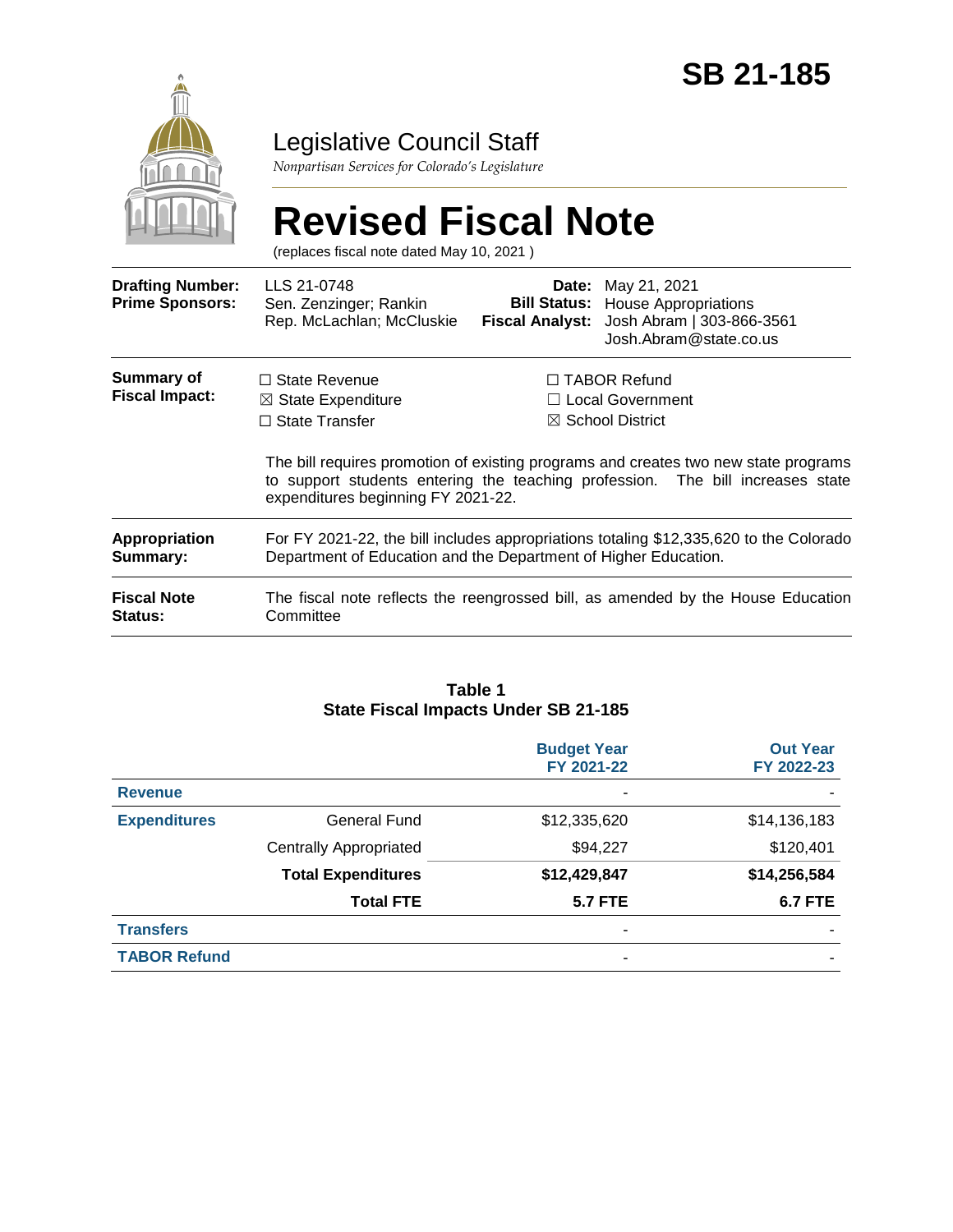### **Summary of Legislation**

The bill makes several changes to address teacher recruitment, preparation, and retention.

**Adjunct instructors.** The bill allows an individual to obtain or renew an adjunct instructor authorization only at the request of the district or charter school that employs the individual, and restricts employment only to the requesting public school. An adjunct instructor may not be employed as a full time teacher, except for a position in a rural school district for which there were no qualified applicants.

**Promoting existing educator support programs.** The Colorado Department of Education (CDE) must direct resources toward publicizing existing programs supporting teacher recruitment, preparation and retention, including alternative preparation and fellowship programs, support for student teachers in rural areas, loan forgiveness, and similar efforts to support entry to the educator workforce. CDE must also provide technical support to local education providers (LEPs) to access the programs.

**Teaching career pathway.** No later than the 2022-23 school year, the Department of Higher Education (DHE), in collaboration with the CDE and institutions of higher education, must design a career pathway for students to enter the teaching profession. At a minimum, the pathway must include options for secondary and higher education students and adult learners, provide counseling and wraparound support services, and align with the performance-based teacher licensing standards adopted by the State Board of Education (SBE).

**Teacher recruitment, education and preparation (TREP).** The bill creates the Teacher Recruitment Education and Preparation Program (TREP) in the CDE. The program allows a participant to concurrently enroll in postsecondary courses for two years following the student's twelfth grade year. If a student is following the teaching career pathway, is on schedule to complete the specified courses by the senior year, and is enrolling in the pathway's postsecondary courses for the fifth and sixth year among other requirements, the CDE may designate the student a TREP program participant.

Beginning in the 2022-23 school year, the CDE must administer TREP pursuant to guidelines adopted by the Concurrent Enrollment Advisory Board and approved by the community college system. In its annual budget request to the Joint Budget Committee (JBC), the CDE must report the total number of potential TREP participants for the following school year.

The General Assembly must decide annually the number of TREP participants to fund in the Long Bill. Each TREP participant is funded at the same per-pupil rate as the ASCENT program. For FY 2022-23, the General Assembly must fund no more than 200 participants. A local education provider (LEP) that enrolls a TREP participant may include the student in the district's funded pupil count and receive extended high school funding for the student. If an LEP receives extended high school funding for fifth and sixth year senior students, the school or district may spend funding on behalf of TREP students enrolling in higher education.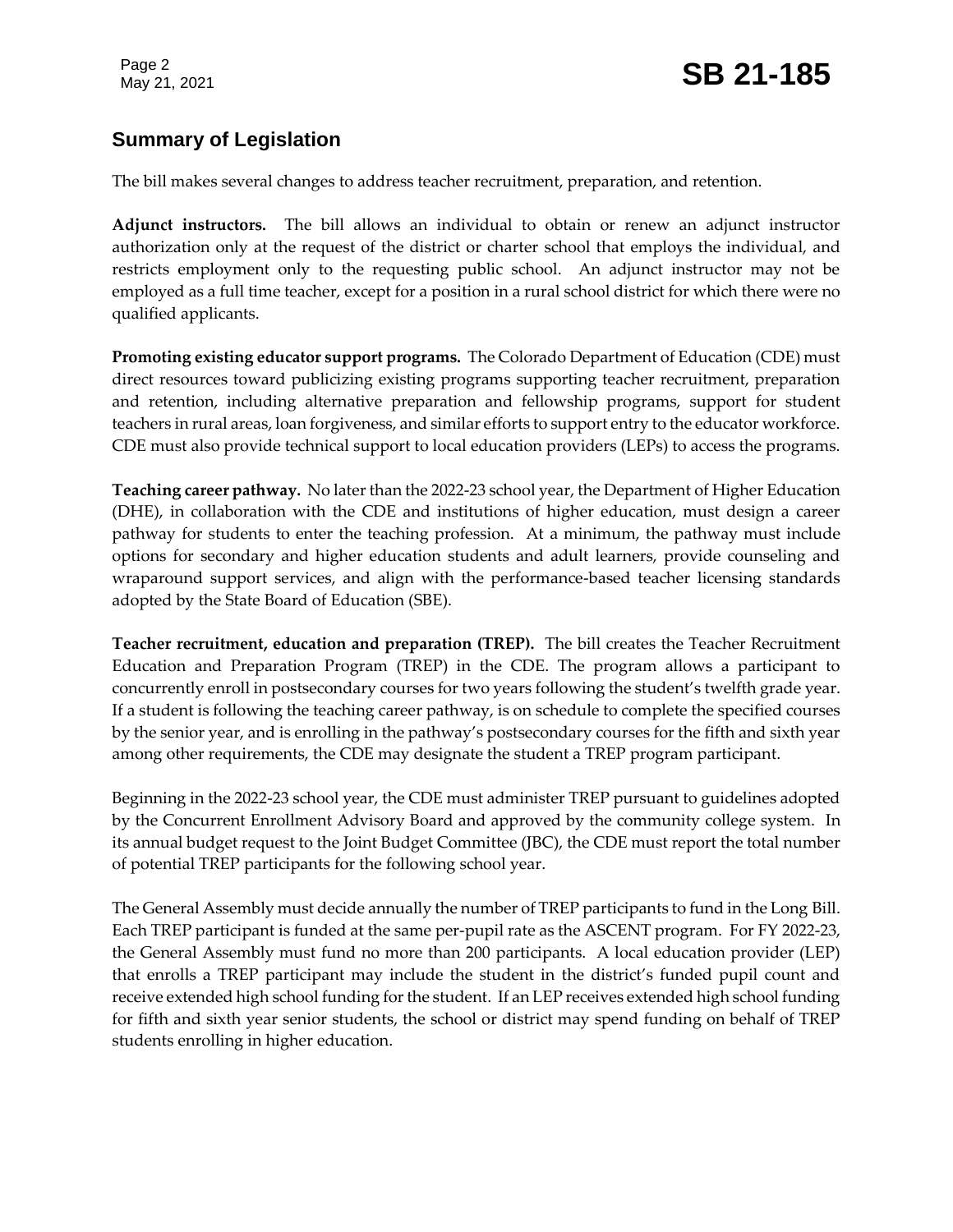Page 3

## May 21, 2021 **SB 21-185**

**Educator recruitment and retention program.** The bill creates the Educator Recruitment and Retention (ERR) Program in the CDE to provide support to members of the armed forces, nonmilitaryaffiliated educator candidates, and LEPs to recruit and retain qualified educators. The SBE must adopt rules and the department must administer the program and collect data and report effectiveness and best practices. CDE must provide:

- one-on-one counseling and coaching;
- career and teacher job fairs;
- substitute teacher "boot camps" for newly authorized substitutes and LEPs;
- job placement platforms;
- professional development through the first three years of service; and
- retention counselling services for LEPs.

The ERR program must have an application and award procedure to provide participants with up to \$10,000 for tuition costs at an educator preparation program. The department distributes the financial assistance directly to the enrolling postsecondary educator preparation program. As part of its annual budget request, the department must prepare a progress report on program implementation and provide it to the SBE, the Governor, and the General Assembly.

**Educator mental health program**. The bill requires that the University of Colorado Health Sciences Center provide support services for educators through the Educator Well-Being and Mental Health Program in the Department of Psychiatry. Services may include a hotline for educators, staffed support groups, and training and support focusing on coping with stress and resilience during the COVID-19 pandemic. The bill allows the DHE to enter into a fee-for-service contract to provide funding for the program, and requires that the University of Colorado report to the DHE annually concerning program implementation and outcomes.

**Other educator programs.** For FY 2021-22, the bill restores \$2.9 million in funding for the Educator Loan Forgiveness Program in the DHE, and \$3.0 million in funding for the Quality Teacher Recruitment Grant Program in the CDE.

#### **State Expenditures**

The bill increases state expenditures by about \$12.4 million and 5.3 FTE in FY 2021-22, and by about \$14 million and 6.7 FTE in FY 2022-23. The fiscal note estimates the anticipated cost to implement the new programs created in the bill; however, actual costs will depend on the number of participants in the ERR and TREP programs, the amount of technical support, wraparound services, and professional development provided by CDE, the actual value of the TREP stipend in FY 2022-23, the number of qualifying students accessing the new career pathway, and future funding decisions made by the JBC. Personal services costs in FY 2021-22 are prorated for the General Fund pay date shift and an assumed September 1 effective date. State expenditures are displayed in Table 2 and discussed below.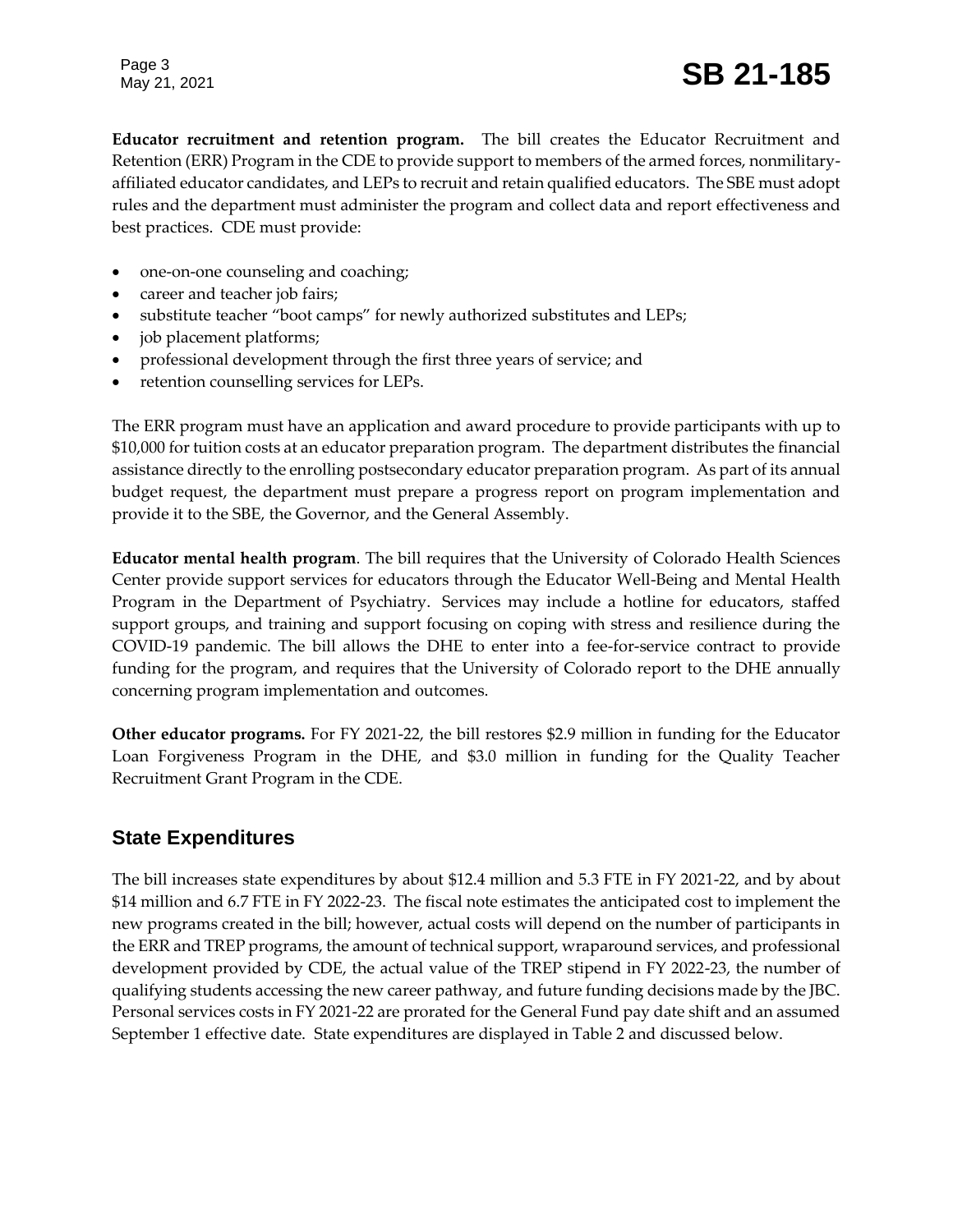### May 21, 2021 **SB 21-185**

| Table 2                             |  |  |  |  |  |
|-------------------------------------|--|--|--|--|--|
| <b>Expenditures under SB 21-185</b> |  |  |  |  |  |

| <b>Cost Components</b>                     | FY 2021-22     | FY 2022-23     |
|--------------------------------------------|----------------|----------------|
| <b>Department of Higher Education</b>      |                |                |
| <b>Personal Services</b>                   | \$56,338       | \$57,782       |
| <b>Operating Expenses</b>                  | \$1,485        | \$1,350        |
| <b>Capital Outlay Costs</b>                | \$6,200        |                |
| <b>Educator Loan Forgiveness</b>           | \$2,500,000    | \$2,500,000    |
| <b>Educator Loan Administration</b>        | \$398,963      | \$398,963      |
| Educator Well Being Program - CU           | \$239,778      | \$239,778      |
| <b>Centrally Appropriated Costs1</b>       | \$15,097       | \$15,228       |
| <b>FTE</b> - Personal Services             | 1.0 FTE        | 1.0 FTE        |
| <b>DHS Subtotal</b>                        | \$3,217,861    | \$3,213,101    |
| <b>Department of Education</b>             |                |                |
| <b>Personal Services</b>                   | \$399,311      | \$532,415      |
| <b>Operating Expenses</b>                  | \$6,345        | \$7,695        |
| <b>Capital Outlay Costs</b>                | \$37,200       |                |
| <b>ERR Financial Assistance</b>            | \$5,000,000    | \$5,000,000    |
| <b>TREP Funding</b>                        |                | \$1,708,200    |
| <b>ERR Recruitment</b>                     | \$575,000      | \$575,000      |
| <b>Operating and Travel</b>                | \$115,000      | \$115,000      |
| <b>Quality Teacher Recruitment Funding</b> | \$3,000,000    | \$3,000,000    |
| Centrally Appropriated Costs <sup>1</sup>  | \$79,130       | \$105,173      |
| FTE - Personal Services                    | <b>4.7 FTE</b> | <b>5.7 FTE</b> |
| <b>CDE Subtotal</b>                        | \$9,211,986    | \$11,043,483   |
| <b>Total</b>                               | \$12,429,847   | \$14,256,584   |
| <b>Total FTE</b>                           | <b>5.7 FTE</b> | <b>6.7 FTE</b> |

*<sup>1</sup>Centrally appropriated costs are not included in the bill's appropriation.*

**Department of Higher Education.** The DHE requires staff to map secondary preparation pathways meeting unmet demand, coordinate stakeholders, and to develop training and instructor professional development for teacher preparation programs at institutions of higher education.

**University of Colorado.** The University of Colorado School of Psychiatry will require an annual appropriation of \$239,778 to administer the Educator Well-Being and Mental Health Program. Costs include staff and technology for a crisis hotline, support groups, and a coping and resilience training program.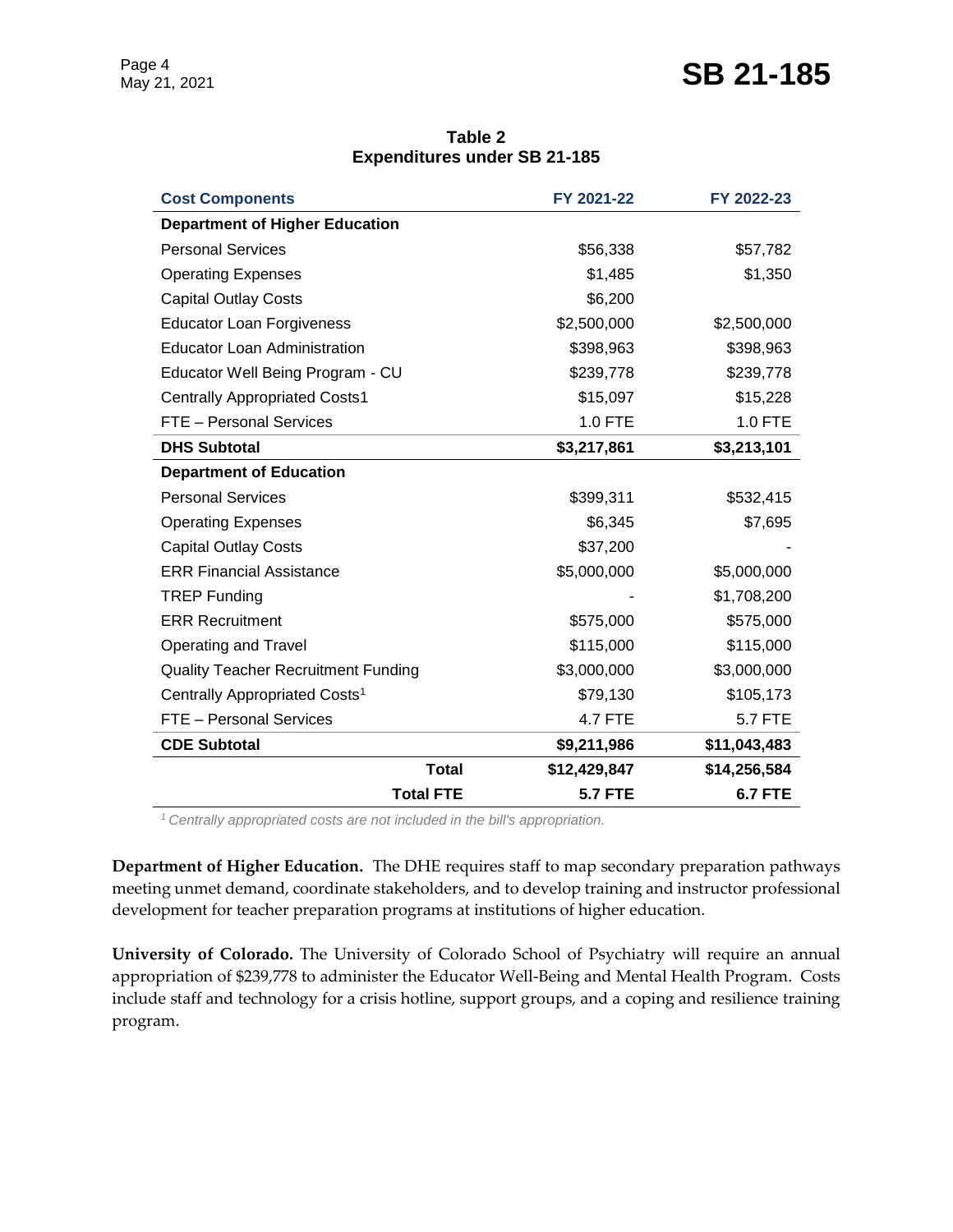**Colorado Department of Education.** The CDE requires new staff to work with DHE and other stakeholders to develop a teacher career pathway, promote existing recruitment and retention programs, and create the TREP program to be administered similar to the ASCENT program; staff is needed to provide multiple services to teacher preparation students through the ERR program. Costs also increase to support hosting and maintenance of digital recruitment platforms, outreach and technical assistance, coordinating counseling and wraparound services, and for travel.

**ERR financial assistance.** The bill requires that the ERR program develop a process to pay up to \$10,000 in tuition assistance directly to enrolling institutions of higher education. Assuming this portion of the program is funded with \$1.0 million, between 90-100 students could be supported with the full amount of tuition assistance, after some administrative costs to process payments to institutions.

**TREP funding.** The amount of TREP funding is equivalent to the funding provided for fifth and sixth year seniors participating in the ASCENT program. The current ASCENT funding is \$8,541 before application of the budget stabilization factor. For FY 2021-22, the bill limits the total number of eligible TREP participants to 200 students. The program must be developed in FY 2021-22, and funding for extended high school years begins in FY 2022-23. If 200 students are authorized to participate at the estimated 2021-22 ASCENT per pupil amount of \$8,541, state costs increase by about \$1.7 million beginning FY 2022-23.

**Additional appropriations.** In addition, the bill appropriates \$3.0 million for the quality teacher recruitment program and \$2.5 million for the educator loan forgiveness program.

**Centrally appropriated costs.** Pursuant to a Joint Budget Committee policy, certain costs associated with this bill are addressed through the annual budget process and centrally appropriated in the Long Bill or supplemental appropriations bills, rather than in this bill. These costs, which include employee insurance and supplemental employee retirement payments, are estimated to be \$94,227 in FY 2021-22, and \$120,401 in FY 2022-23.

### **School District Impact**

Beginning with the 2022-23 school year, students identified and approved for participation in TREP can be counted in the enrollment of school districts for the purposes of determining school finance. Funding for each TREP participant is assumed to be the same as extended high school funding under the ASCENT program, currently about \$7,625 per student.

### **Effective Date**

The bill takes effect 90 days following adjournment of the General Assembly sine die, assuming no referendum petition is filed.